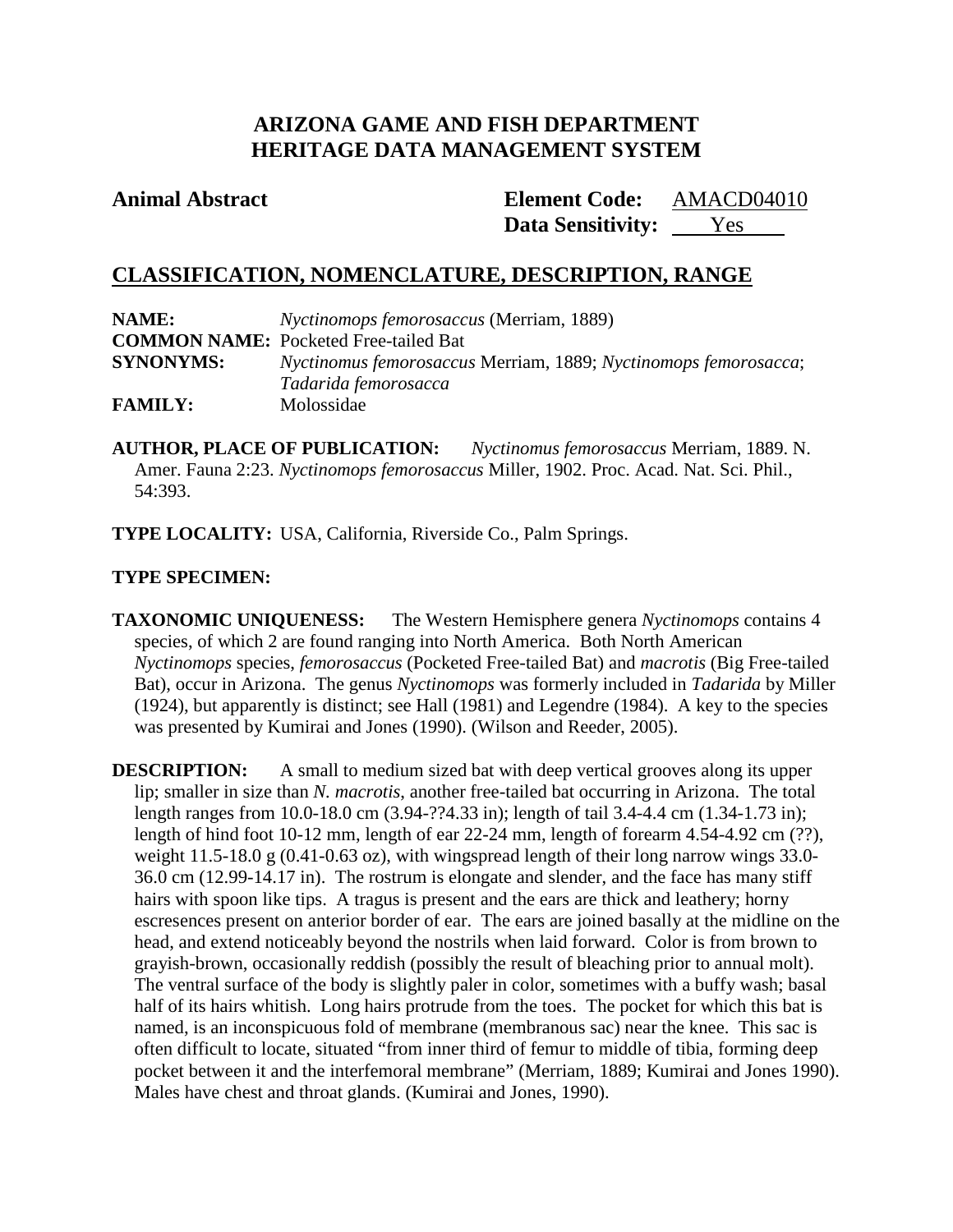**AIDS TO IDENTIFICATION:** *Tadarida brasiliensis* ears do not join at the midline. All other free-tailed bats in the United States are larger than *N. femorosaccus* with adults having forearm measurements greater than 55mm. Distinguished from *N. macrotis* by shorter forearms, from *N. laticaudatus* in Mexico by longer ears (22-24 m), and from *N. aurispinosa* in Mexico by shorter length of skull (less than 20 mm) and shorter maxillary tooth row (less than 7.5 mm).

## **ILLUSTRATIONS:**

B&W photos (Barbour and Davis 1969:212, 214) B&W drawing (Hill 1982:243, Fig. 196) B&W photos (Hoffmeister 1986:118-119, Figs. 5.54, 5.55) B&W diagram (Ingles 1954:67) Color photo (Wilson and Ruff, 1999) Color photo (Harvey 1999) Color photo (Bat Conservation International,<http://www.batcon.org/> 2011) Color drawing and photo (Smithsonian Institution,<http://www.mnh.si.edu/mna/> accessed 1/24/2011)

**TOTAL RANGE:** Southern California to the Big Bend area of Texas south through Baja California and central-western Mexico to central Mexico. In the range reported by Wilson and Reeder (2005), Texas is not mentioned being part of their range. They report "Guerrero (Mexico) to New Mexico, Arizona, California (USA) and Baja California (Mexico)."

**RANGE WITHIN ARIZONA:** Found in Cochise (1 occurrence), Gila, Graham, La Paz, Maricopa, Mohave, Pima, Pinal, Yavapai, and Yuma counties.

## **SPECIES BIOLOGY AND POPULATION TRENDS**

- **BIOLOGY:** Owls and snakes are documented predator of *N. femorosaccus*. During dry seasons, they utilize water sources with open access and a large available surface area from which to drink. These are audibly vocal bats. When they hit a net, they chirp loudly, and continue to emit squeaks and chirps while being handled. When in their day roost they are very noisy, emitting squeaks and chatter much of the time, which may draw attention to their hiding place. When they first take flight in the evening, they produce a shrill, sharp, high pitched chattering call, which may continue while the bats are in flight. As with other freetailed bats, the flight is swift and lacks the fluttering characteristics of many other bats.
- **REPRODUCTION:** In Tucson (Arizona), females were found to produce one young in late June and early July. The gestation period is about 70-90 days. When the young are born, they weigh 3-4 grams or about 22% of the adult weight. The young are flying mid to late August; flying young captured as early as early August. Lactation may continue until August or September. Forms small colonies, usually less than 100 individuals.
- **FOOD HABITS:** Insectivorous. *N. femorosaccus* seems to prefer small moths, but eats a variety of insects including beetles, flying ants, flies, leafhoppers, crickets, stinkbugs,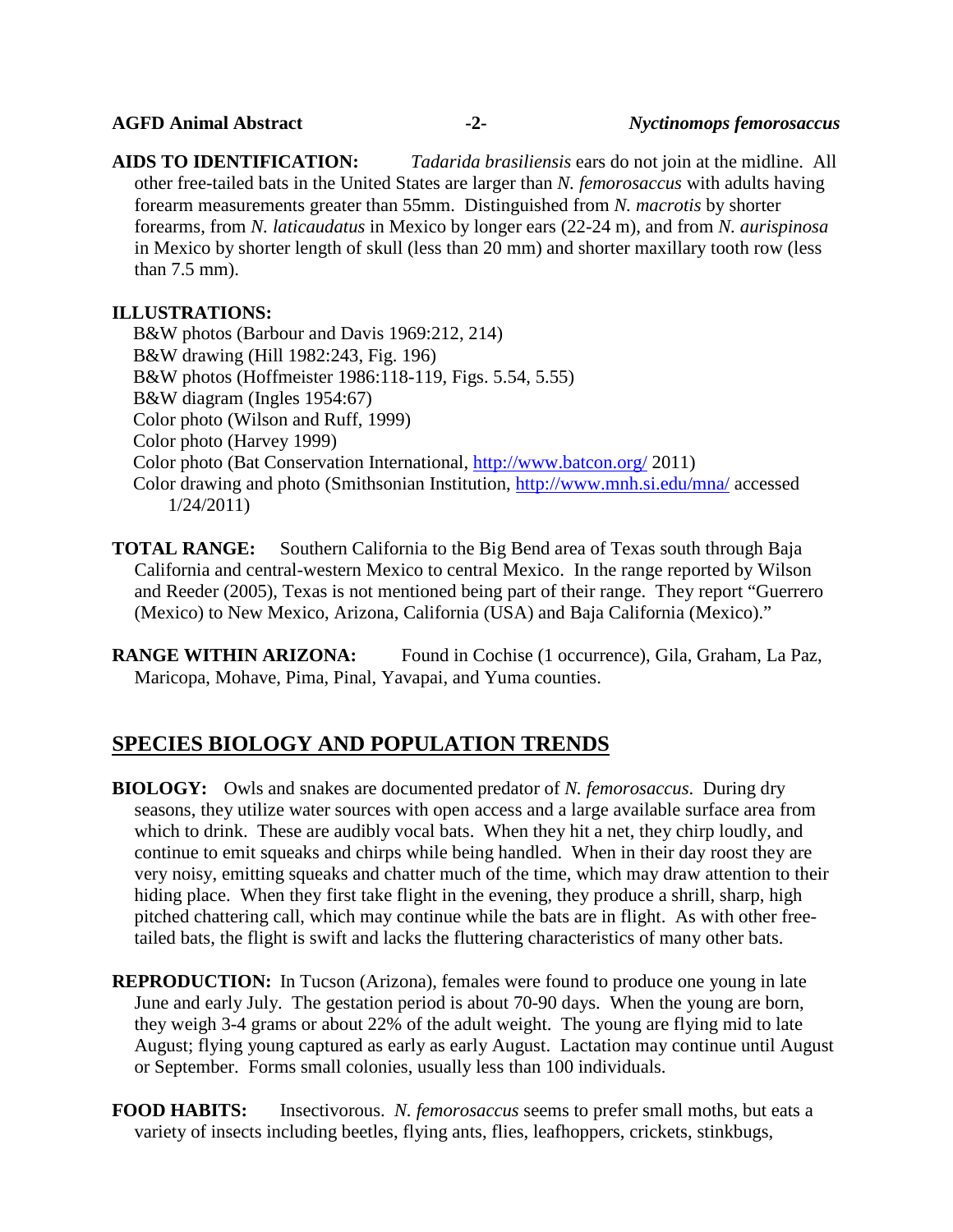lacewings, and grasshoppers. In the evening, they leave their daytime roosts to forage well after dark. Peak foraging activity occurs at two different times of the nighttime cycle, at the beginning of the night and again at the end. They pursue and catch their food on the wing.

- **HABITAT:** *N. femorosaccus* reaches the northern limits of its distribution in desert scrub and arid lowland habitats in southern Arizona and southern California, roosting in crevices high on cliff faces in rugged canyons. Roosts in rock crevices and caves during the day, may roost in buildings or under roof tiles (NatureServe 2010). Their winter habits poorly known. Types of features where this bat has been netted or observed include large and small water tanks, large and small stock tanks, creek pools, along rivers and washes, ephemeral pools, mountain lake, water trough, gravel pit, irrigation ditch, cave and crevices, concrete house, and 3.5 mi tunnel (unpublished data, HDMS, AZ Game and Fish Department 2011).
- **ELEVATION:** In Arizona, elevation ranges from 190 7,520 ft (58-2292 m). (unpublished data, HDMS, AZ Game and Fish Department 2011).
- **PLANT COMMUNITY:** This bat inhabits a variety of plant associations including low deserts, desert scrub to pine-oak forests. In Arizona, generally inhabits desert scrub and arid lowlands. Types of plant associations where they have been netted or observed include: mesquite scrub-grassland; mesquite lined riverbed; fenced off spring fed pond in semi desert grassland with ash, sycamore, willows and oaks; lower Sonoran desert scrub with ironwood, palo verde and mixed cactus; riparian corridor within Sonoran desert; Amphibious test pond with nearby vegetation mainly creosote bush and palo verde, with scattered salt cedar; pools in dense riparian drainage with sycamore, walnut and mesquite; chaparral woodland; and ponderosa pine forest (unpublished data, HDMS, AZ Game and Fish Department 2011).

**POPULATION TRENDS:** Unknown

# **SPECIES PROTECTION AND CONSERVATION**

| <b>ENDANGERED SPECIES ACT STATUS:</b> | None                                      |
|---------------------------------------|-------------------------------------------|
| <b>STATE STATUS:</b>                  | None                                      |
| <b>OTHER STATUS:</b>                  | Not BLM Sensitive (USDI, BLM AZ 2008)     |
|                                       | [Bureau of Land Management Sensitive]     |
|                                       | (USDI, BLM AZ 2000, 2005)]                |
|                                       | Forest Service Sensitive (USDA, FS Region |
|                                       | 3 2007)                                   |

**MANAGEMENT FACTORS:** Potential threats include pesticide use, and human disturbance and destruction of roosting sites.

**PROTECTIVE MEASURES ALREADY TAKEN:** No occurrences appropriately

protected and managed globally.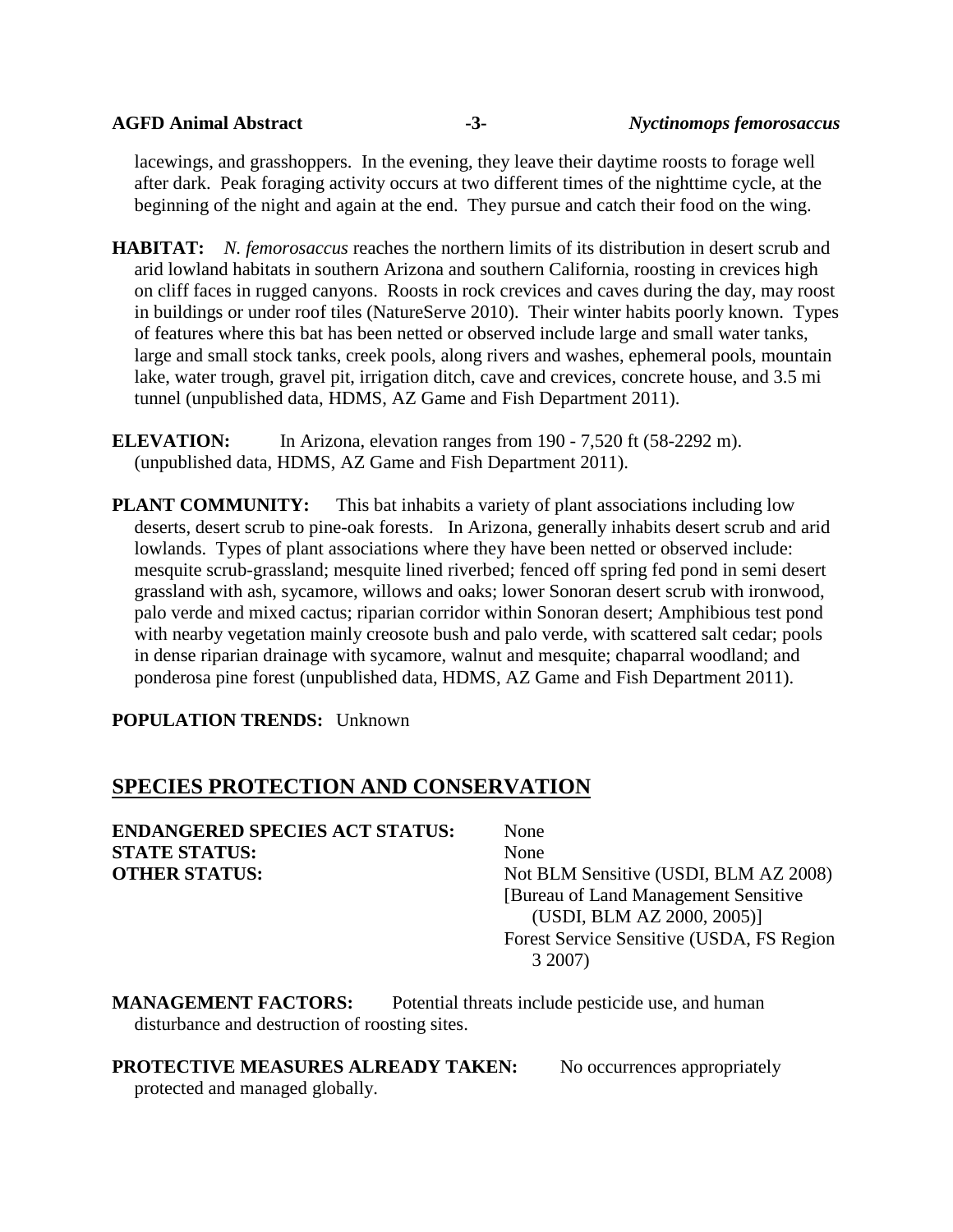| <b>AGFD Animal Abstract</b> | -4- | <b>Nyctinomops femorosaccus</b> |
|-----------------------------|-----|---------------------------------|
|-----------------------------|-----|---------------------------------|

**SUGGESTED PROJECTS:** Search suitable habitat for new populations, and periodically census known populations. Information needed on roosting ecology, seasonal movements, breeding colony distribution, and winter distribution.

**LAND MANAGEMENT/OWNERSHIP:** BIA - San Carlos Apache Tribe (Reservation) and Tohono O'odham Nation; BLM – Lake Havasu and Kingman Field Offices; BOR – Phoenix Office; DOD - Yuma Proving Ground and National Guard Military Reservation; FWS - Buenos Aires, Havasu, and Kofa National Wildlife Refuges; NPS – Montezuma Well and Organ Pipe Cactus National Monuments, and Saguaro National Park; USFS - Coronado and Tonto National Forests; State Land Department; Alamo Lake and Boyce Thompson Southwestern Arboretum State Parks; Hualapai Mountain County Park; AMNH Southwestern Research Station; TNC Hassayampa and San Pedro River Preserves; Private.

# **SOURCES OF FURTHER INFORMATION**

#### **REFERENCES:**

- Barbour, R.W. and W.H. Davis. 1969. Bats of America. The University Press of Kentucky. pp.212-215.
- Bat Conservation International. Species profile, *Nyctinomopss femorosaccus*. 2011, Bat Conservation International, Inc.,<http://www.batcon.org/> Accessed: 1/24/2011.
- Burt, W.H. 1976. A Field Guide to the Mammals. Field Marks of all North American species found north of Mexico. Third Edition. Houghton Mifflin Company, Boston MA. Pp:42- 44.
- California Department of Fish and Game. Available: [http://www.dfg.ca.gov/hcpb/species/jsp/more\\_info.jsp?specy=mammals&idNum=12.](http://www.dfg.ca.gov/hcpb/species/jsp/more_info.jsp?specy=mammals&idNum=12)
- Cockrum, E.L. 1960. The recent mammals of Arizona: their taxonomy and distribution. The University of Arizona Press, Tucson. pp.62-64.
- Findley, J.S. et al. 1975. Mammals of New Mexico. University of New Mexico Press, Albuquerque. p.69.
- Hall, E.R. 1981. The mammals of North America. Second edition. John Wiley and Sons, New York. I:243.
- Hall, E.R. and K.R. Kelson. 1959. The mammals of North America. The Ronald Press Company, New York. I:213-215.
- Harvey, M.J. et al. 1999. Bats of the United States. Arkansas Game and Fish Commission, p 60.

Hoffmeister, D.F. 1986 Mammals of Arizona. The University of Arizona Press. Tucson. p.86 [Http://animaldiversity.ummz.umich.edu/accounts/nyctinomops/n.\\_femorosaccus\\$narrative.ht](http://animaldiversity.ummz.umich.edu/accounts/nyctinomops/n._femorosaccus$narrative.html) [ml.](http://animaldiversity.ummz.umich.edu/accounts/nyctinomops/n._femorosaccus$narrative.html)

[Http://www.nsrl.ttu.edu/tmot1/nyctfemo.htm.](http://www.nsrl.ttu.edu/tmot1/nyctfemo.htm)

Ingles, L.G. 1954. Mammals of California and its coastal waters. Stanford University Press, Stanford, California. pp. 66-67.

Kumirai, A., and J.K. Jones. 1990. *Nyctinomops femorosaccus*. Mammalian Species, 349:1-5. NatureServe Explorer: An online encyclopedia of life [web application]. 2001. Version 1.6.

Arlington, Virginia, USA: NatureServe. Available: [http://www.natureserve.org/explorer.](http://www.natureserve.org/explorer) (Accessed: March 28, 2003).